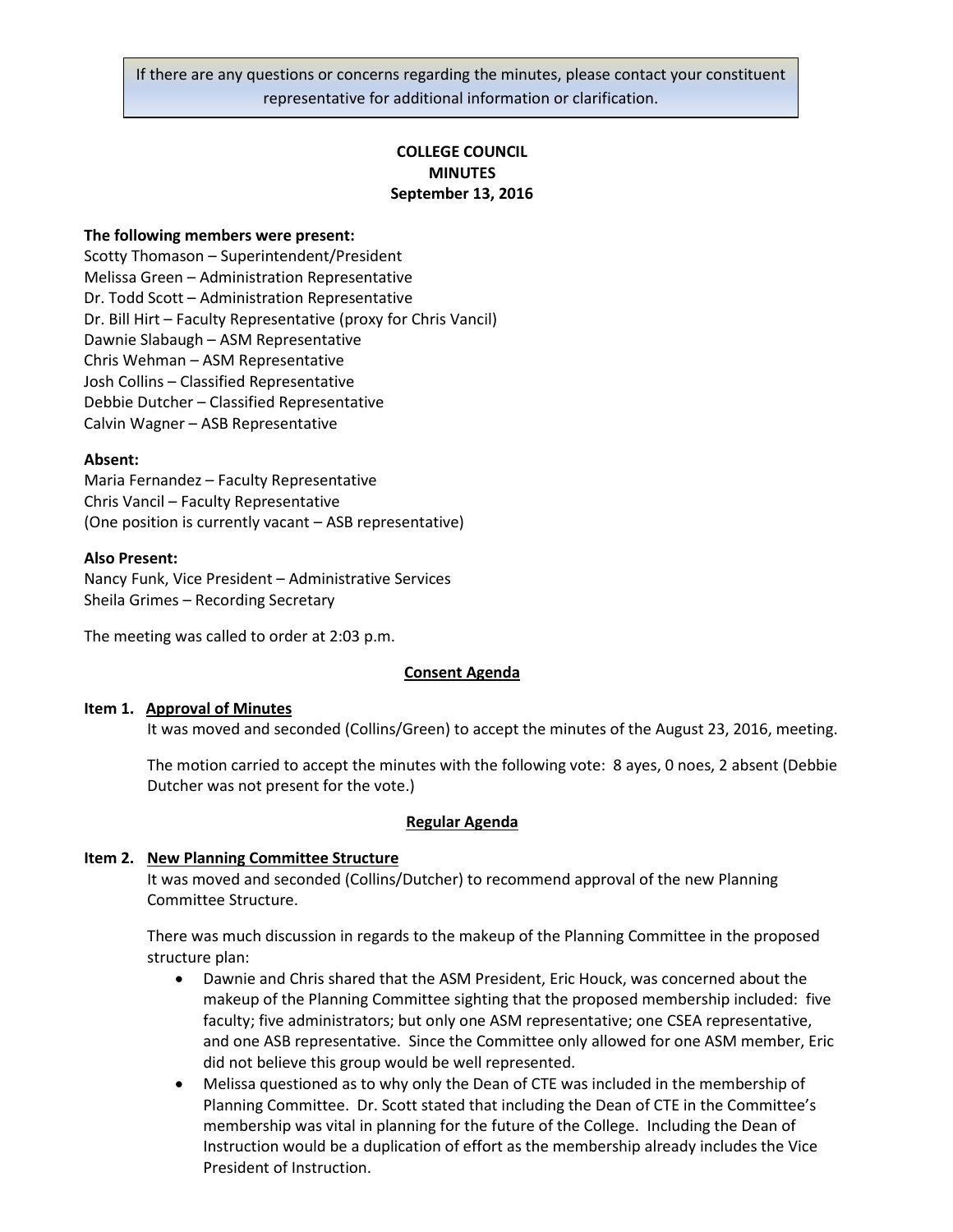*College Council Minutes – September 13, 2016 Regular Meeting Page 2 of 3*

## **Item 2. New Planning Committee Structure (Cont'd)**

• Dr. Scott stated that in order to carry out the Institutional Master Plan it was decided to have all three vice presidents included in the makeup of the committee.

The motion carried to accept the minutes with the following vote: 9 ayes, 0 noes, 1 absent.

#### **Item 3. Recommend Revisions to Administrative Procedure**

It was moved and seconded (Collins/Scott) to recommend approval of Administrative Procedure 3250.

Scotty noted that Administrative Procedure 3250 was presented to College Council at our last meeting on Tuesday, August 23. At that time, it was recommended to table AP 3250 until Mike Graves could provide a detailed explanation of what is meant by the term 360-degree evaluation. Since that time, Scotty and Sheila met with Mike Graves and decided to remove the phrase "360 degree."

The following additional revisions were recommended to Administrative Procedure 3250 in Section C:

- In Number 2, remove "Will" at the beginning of the sentence so that it will now begin with Conduct.
- Removed Number 3 and renumber.
- Number 4 is corrected as follows: Each participatory governance council will also use the Review its collected evaluation data to determine how successful it was they were in achieving the goals and outcomes that they it had established for the currently academic year. Most importantly, each of these six participatory governance councils will use the evaluations as the basis for improvement.
- Number 5 is corrected as follows: <del>In May April, of each academic year, each of the six</del> participatory governance councils will eEstablish a fresh set of goals and outcomes for the upcoming academic year.
- Number 6 is corrected as follows: Prior to the end of the academic year, the results of each of these participatory governance evaluations will be wWidely communicated to the Campus community the results of the evaluations to the Campus Community by publishing them on each of the six participatory governance council's their respective web sites prior to the end of the academic year.
- Number 7 is corrected as follows: By May 1, prior to the end of the academic year each of these six participatory governance councils will eEnsure that an email with the link to the online evaluation results is emailed to all campus constituents by May 1.

The original motion failed.

A substitute motion was made and seconded (Scott/Dutcher) to approve Administrative Procedure 3250 as amended above (a final version will be emailed to all Council members). This motion carried with the following vote: 9 ayes, 0 noes, 1 absent.

## **Item 4. Discuss Revisions to Standing Committee Self-Evaluation Form**

Scotty commented that last spring, all six standing committees were asked for their suggestions on how to improve the current evaluation form. We received several suggestions from Dave Clarke which was included in the meeting materials sent to you last Thursday.